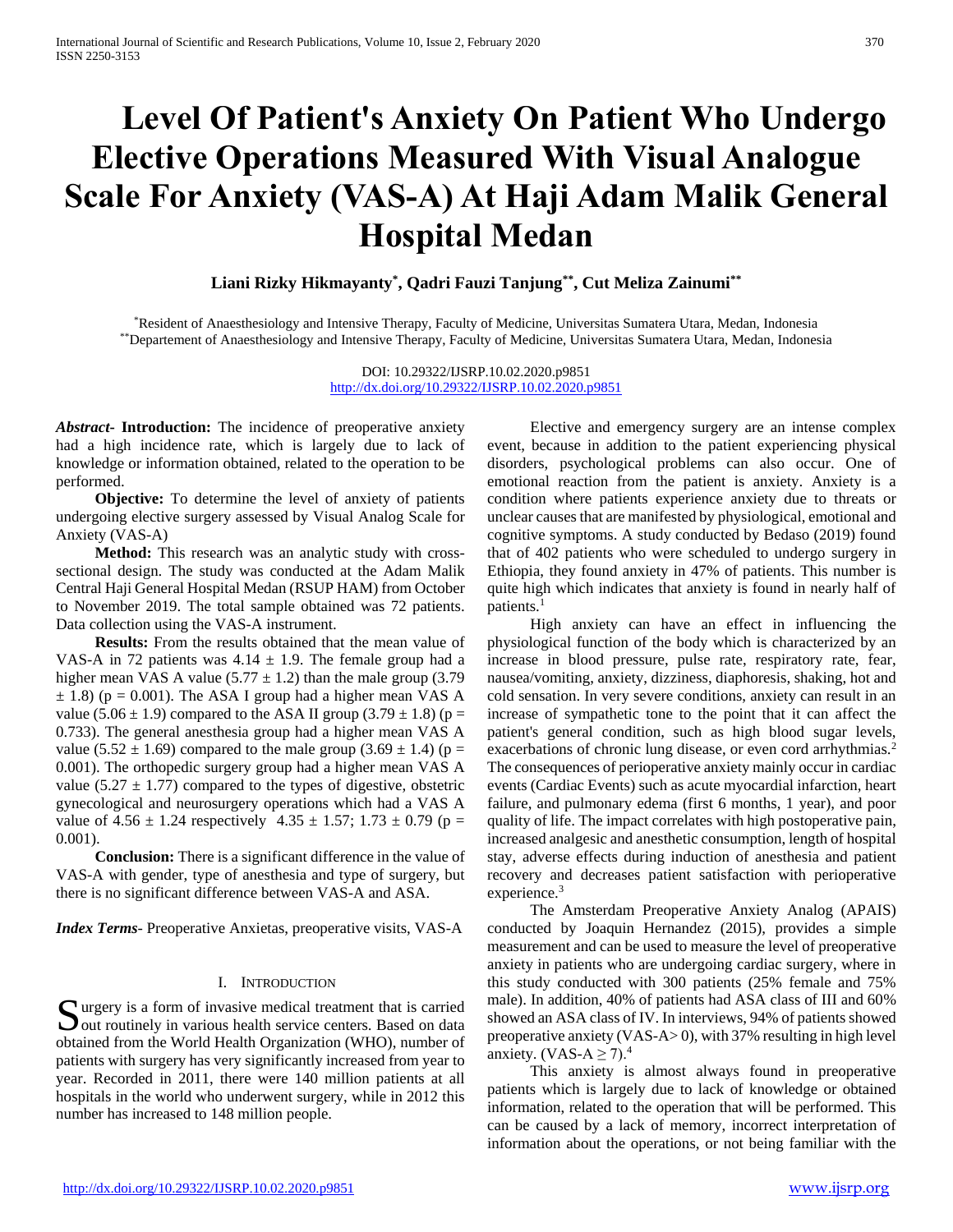source of the information. Patient's confidence will usually be slightly reduced if you get additional information from other people who have had the same surgery. If with all that concern still surrounds, the surgeon and anesthetist can become a source for questions/informations.<sup>5</sup> An objective measurement of anxiety is relatively difficult. Therefore, many researchers try to develop an anxiety assessment instrument that can measure patient's anxiety level. Various anxiety measurement instruments had successfully developed include the Corah's Dental Anxiety Scale (CDAS), Spielberger's State Trait Anxiety Inventory (STAI), Beck Depression Inventory (BDI) and Visual Analog Scale for Anxiety (VAS-A). Of all these instruments, the method of measuring anxiety using VAS-A is considered the easiest, simplest and can be understood by patients. VAS-A has also been proven to have validity and reliability to measure patient anxiety levels so that they can be used on a daily basis.<sup>6</sup>

subjects were all patients who will undergo elective surgery. After obtaining approval from the Ethics Committee, Faculty of Medicine, University of North Sumatra, based on inclusion criteria (age 19-65 years, ASA class 1-2, PHQ9<5) and exclusion criteria (patients who have psychiatric abnormalities in the form of anxiety disorders before surgery is planned, patients who are not cooperative and unable to communicate during preoperative visits), 72 research samples were collected. All subjects were recorded for their identity. Researchers provide comprehensive information regarding the form of anesthesia to be performed, prognosis, alternatives and risks of the anesthesia. Researchers as an anesthetists measure the patient's anxiety level by using the Visual Analog Scale for Anxiety (VAS-A) at the clinic. Then anxiety levels's data before the preoperative visit were statistically analyzed.

## III. RESULTS

# II. METHODS

 This study is an analytic study with a cross-sectional design carried out at Haji Adam Malik General Hospital Medan. Consecutive sampling is a sample selection technique by which all subjects who come and meet the selection criteria are included in the study until the number of subjects is met. In this study, the

This study enrolled by 72 subject who undergo elective surgery at RSUP Haji Adam Malik Medan. Its included digestive, orthopaedic, obstetric, and neurosurgery under general and regional anesthesia.

| Characteristic | Total (n)        | Percentage (%) |
|----------------|------------------|----------------|
| <b>Sex</b>     |                  |                |
| Male           | 33               | 45,8           |
| Female         | 39               | 54,2           |
| Age            | $45,81 \pm 13,8$ |                |
| <b>ASA</b>     |                  |                |
| I              | 18               | 25             |
| $_{\rm II}$    | 54               | 75             |
| Anaesthesia    |                  |                |
| General        | 46               | 63,9           |
| Regional       | 26               | 36,1           |
| <b>Surgery</b> |                  |                |
| Orthopaedic    | 22               | 30,5           |
| Digestive      | 18               | 25,0           |
| Obstetric      | 17               | 23,6           |
| Neurosurgery   | 15               | 20,8           |
| VAS A          | $4,14 \pm 1,9$   |                |

# **Table 4.1 Sample characteristic**

From demographic result (Table 4.1), mean subject ages was  $45,81 \pm 13,8$  years, which women are the most with 39 subject  $(54,2\%)$ , whereas 46 subject  $(63,9\%)$  doing surgery under general anesthesia. Ini this study, mean VAS-A value was  $4,14 \pm 1,9$ .

| Table 4.2 Correlation between anxiety level with gender, evaluated with VAS-A score. |  |  |
|--------------------------------------------------------------------------------------|--|--|
|                                                                                      |  |  |

|                   |                | Jenis kelamin  |          |
|-------------------|----------------|----------------|----------|
| <b>Variable</b>   | Male           | <b>Female</b>  | P value  |
| VAS A             |                |                |          |
| $Mean + SD$       | $3.79 \pm 1.8$ | $5,77 \pm 1,2$ |          |
| Median (Min-Maks) | $4(1-8)$       | $5(4-9)$       | $0.001*$ |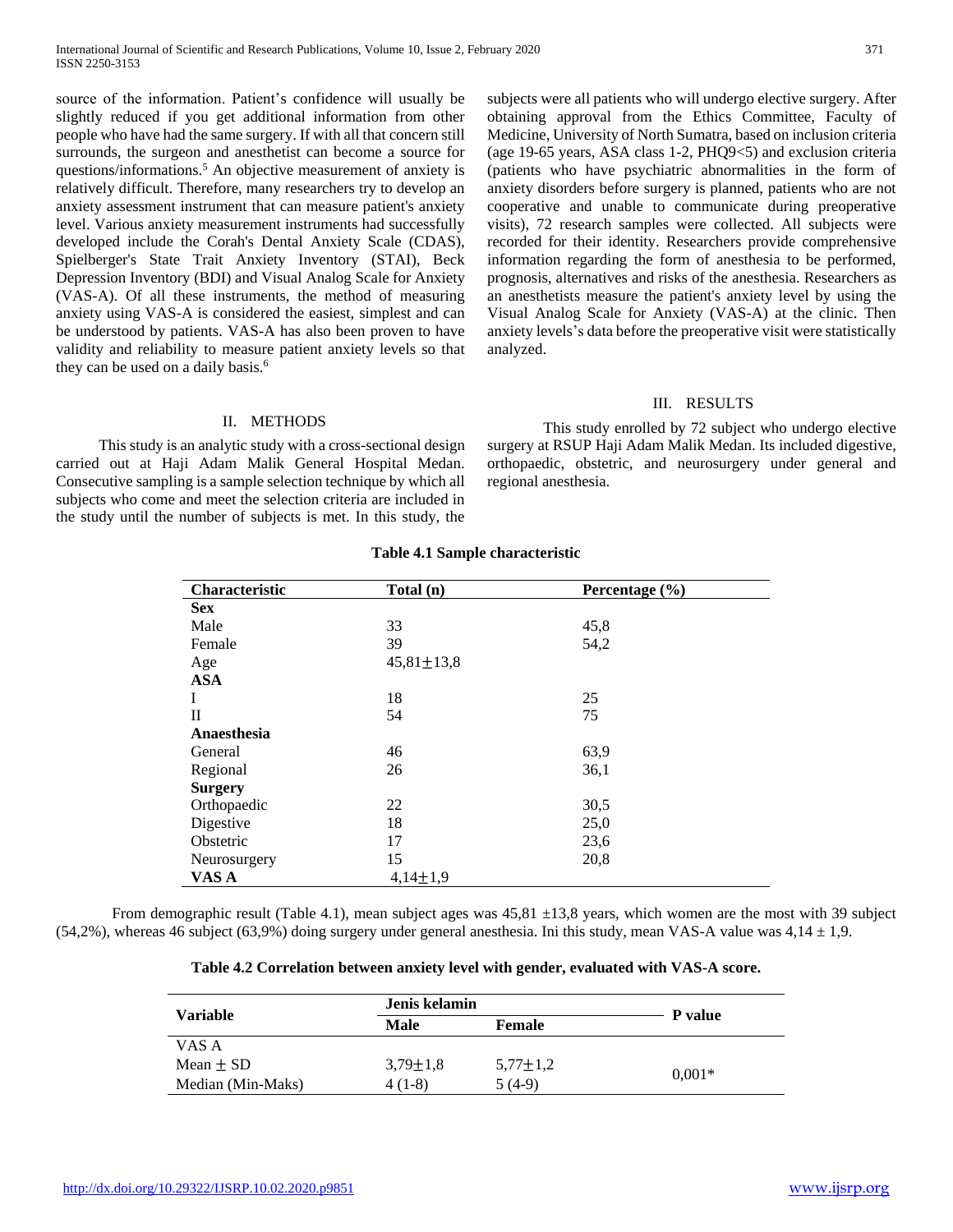|                   | Anesthesia      |                |          |
|-------------------|-----------------|----------------|----------|
| <b>Variable</b>   | <b>General</b>  | Regional       | P value  |
| VAS A             |                 |                |          |
| Mean $\pm$ SD     | $5.52 \pm 1.69$ | $3,69 \pm 1,4$ | $0.001*$ |
| Median (Min-Maks) | $5(1-9)$        | $4(1-5)$       |          |

| Table 4.3 Correlation between anxiety level with anesthesia procedure. |  |  |
|------------------------------------------------------------------------|--|--|
|                                                                        |  |  |

Table 4.2, show correlation between anxiety level, graded using VAS-A score, with gender. Female group has mean VAS-A score (5,77  $\pm$  1,2) higher than male group (3,79 $\pm$  1,8) (p=0,001). While, relation between anxiety with anesthesia procedure, show that group who undergo general anesthesia had VAS-A score  $(5,52\pm 1,69)$  higher than regional group  $(3,69\pm 1,4)$  (p=0,001), shown in Table 4.3

|                  | <b>ASA</b>     |               |                |
|------------------|----------------|---------------|----------------|
| <b>Variable</b>  |                | П             | <b>P</b> value |
| VAS A            |                |               |                |
| Mean $\pm$ SD    | $5,06 \pm 1,9$ | $4,8 \pm 1,7$ | 0,733          |
| Median (Min-Max) | $5(1-9)$       | $5(1-8)$      |                |

|                          | <b>VAS</b>      |  |  |
|--------------------------|-----------------|--|--|
| <b>Variable</b>          | $Mean \pm SD$   |  |  |
| Orthopaedic              | $5,27 \pm 1,77$ |  |  |
| Digestive                | $4,56 \pm 1,24$ |  |  |
| Obstetric and gynecology | $4,35 \pm 1,57$ |  |  |
| Neurosurgery             | $1,73 \pm 0,79$ |  |  |
| P                        | $0.001*$        |  |  |

There is no significant correlation between anxiety level with ASA physical status, P value  $= 0,733$  (Table 4.4). This study also found correlation between anxiety level with surgical procedure, orthopaedic procedure has VAS-A Score  $5,27\pm1,77$ higher than other procedure (p=0,001), which means statistically significant (Table 4.5)

# IV. CONCLUSIONS

From this study, we can conclude that female group has higher anxiety level than male group, there a significant difference in VAS-A score. Subject who undergo surgical procedure under general anesthesia has higher VAS-A score than regional, which orthopaedic procedures have higher VAS-A than another procedure. There is no significant correlation between anxiety level with ASA physical status.

### **REFERENCES**

- [1] Bedaso, Asres and Mohammed Ayalew. 2019. Preoperative anxiety among adult patients undergoing elective surgery: a prospective survey at a general hospital in Ethiopia. Patient Safety in Surgery. 13 (18): 1-8.
- [2] Matthias, Anne Ethushara. Samarasekera, Dharmabandhu Nandadeva. 2012. Preoperative anxiety in surgical patients – experience of a single unit. Acta Anesthesiologica Taiwanica. 50. 3 – 6.
- [3] Székely, A., Balog, P., Benkö, E., Breuer, T., Székely, J., Kertai, M.D., Horkay, F., Kopp, M.S., Thayer, J.F., 2007. Anxiety Predicts Mortality and Morbidity After Coronary Artery and Valve Surgery—A 4-Year Follow-Up Study. Psychosom. Med. 69, 625–631.
- [4] Joaquín Hernández-Palazón, Diego Fuentes-García, Luis Falcón-Araña. Visual Analogue Scale for Anxiety and Amsterdam Preoperative Anxiety Scale Provide a Simple and Reliable Measurement of Preoperative Anxiety in Patients Undergoing Cardiac Surgery. Int Cardiovasc Res J.2015;9(1):1- 6.
- [5] Friedman, Bowden & Jones, 2010, Buku Ajar Keperawatan Keluarga Riset,Teori & Praktik, edk 5, EGC, Jakarta.
- [6] Facco, E. Stellini, E. Bacci, C. Manani, G. Pavan, C, et al. 2013. Validation of visual analog scale for anxiety (VAS-A) in preanesthesia evaluation. Edizioni Minerva Medica Anestesiology. 79 (12): 1389 – 1395.

### **AUTHORS**

**First Author –** Liani Rizky Hikmayanty, Post graduate of Anaesthesiology and Intensive Therapy, Faculty of Medicine, Universitas Sumatera Utara, Medan, Indonesia, lianirizky@gmail.com.

**Second Author –** Qadri Fauzi Tanjung, Anaesthesiology and Intensive Therapy, Faculty of Medicine, Universitas Sumatera Utara, Medan, Indonesia.

**Third Author –** Cut Meliza Zainumi, Anaesthesiology and Intensive Therapy, Faculty of Medicine, Universitas Sumatera Utara, Medan, Indonesia.